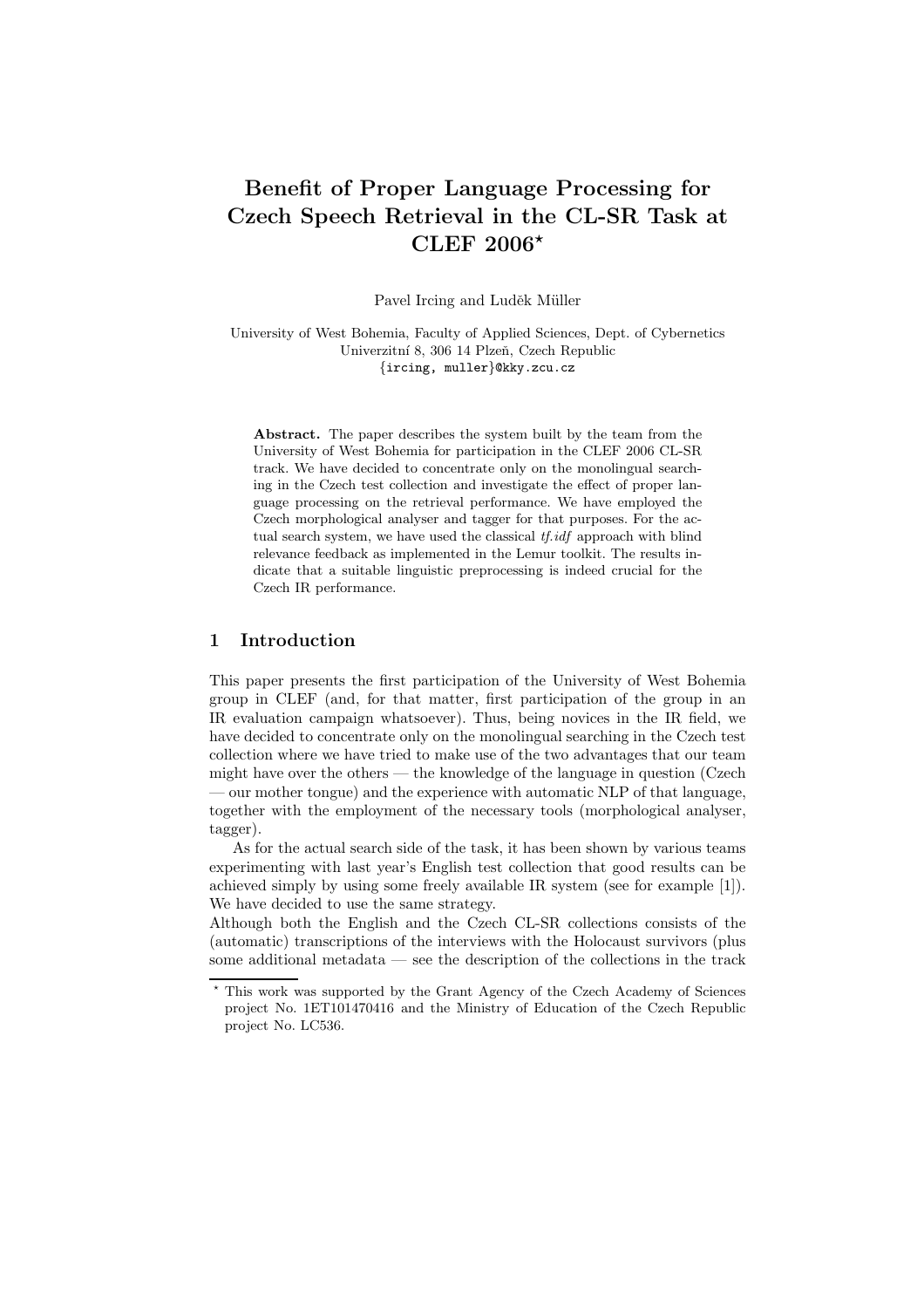overview [2]), the Czech collection lacks the manually created topical segmentation that is available for the English data. This obviously makes the retrieval more complicated. Thus, in order to facilitate the initial experiments with the Czech collection, the track organizers provided also a so-called Quickstart collection with artificially defined "documents" that were created by sliding 3-minute window over the continuous stream of transcriptions with the 1-minute step. Given the lack of time for experimentation, the presence of many other system parameters and the absence of training topics, we did not explore any other segmentation possibilities beyond this Quickstart collection in our experiments. It turned out at the workshop that all other teams applied the same approach which makes all the results well comparable.

# 2 System Description

#### 2.1 Linguistic Preprocessing

At least rudimentary linguistic processing of the document collection and topics (stemming, stop-word removal) is considered to be indispensable in state-of-theart IR systems. We have decided to use quite sophisticated NLP tools for that purpose — the morphological analyser and tagger developed by the team around Jan Hajič [3], [4]. The serial combination of these two tools assigns disambiguated lemma (basic word form) and morphological tag to the input word form and also provides the information about the stem-ending partitioning.

This is an example of the typical system output:

### <f>holokaustem<MDl>holokaust<MDt>NNIS7-----A----<R>holokaust<E>em

where  $\leq f$  introduces the actual word form, the  $\leq MDI$  the corresponding lemma and the <MDt> the corresponding morphological tag (in this case the tag correctly describes the word holokaustem as the noun (N in the first position) having the masculine inanimate gender (I) and being in singular (S) instrumental (7) form). Finally, the  $\langle R \rangle$  introduces the stem and  $\langle E \rangle$  the ending of the word form in question. Note that although in this example the stem is identical to the lemma it is not the general rule. Thus one of the issues to be resolved is whether to use lemmatization or stemming for the data processing. For English, the results typically favor neither lemmatization nor stemming over each other [5] and since the stemming is simpler, it is most commonly used. As our tools perform Czech lemmatization and stemming in a single step, we investigated both strategies in our experiments.

The information provided by the NLP tools was also exploited for stop-word removal. As we were not able to find any decent stoplist of Czech words we have decided to remove words on the basis of their part-of-speech (POS). As can be seen from the example above, the POS information is present at the first position of the morphological tag. We removed from indexing all the words that were tagged as prepositions, conjunctions, particles and interjections (note that they are no articles in Czech).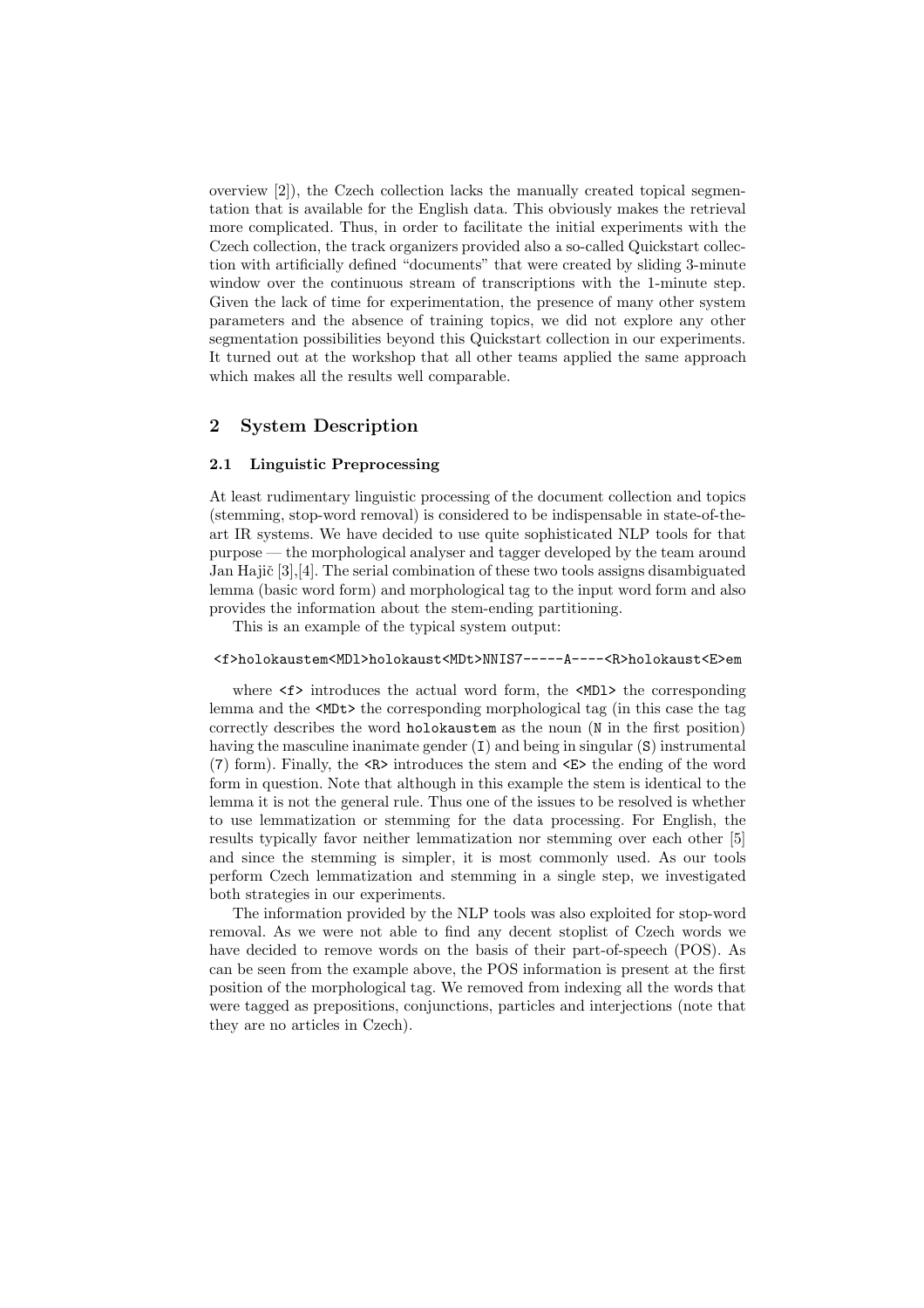Here is an example of one of the topics before and after the linguistic preprocessing The original topic:

<top> <num>1286</num> <title>Hudba v holokaustu</title> <desc>Svědectví o tom, zda hudba pomáhala (duševně nebo i jinak) nebo překážela vězňům internovaným v koncentračních táborech. </desc> <narr>Popis toho, jakou roli hrála hudba v životě vězňů.</narr> </top>

gets processed into:

```
<top>
<num>1286</num>
<title>hudba holokaust</title>
<desc>svědectví ten hudba pomáhat duševně jinak překážet vězeň
internovaný koncentrační tábor</desc>
<narr>popis ten jaký role hrát hudba život vězeň</narr> </top>
```
when using lemmatization or into:

```
<top>
<num>1286</num>
<title>hud holokaust</title>
<desc>svědectví tom hud pomáh duševně jinak překáž vězňům
internovan koncentračn tábor</desc>
<narr>popis toho jakou rol hrál hud život vězňů</narr> </top>
```
when the stemming is employed.

#### 2.2 Retrieval

For the actual IR we have used the freely available Lemur toolkit [6] that allows us to employ various retrieval strategies, including among others the classical vector space model and the language modeling approach.

We have decided to stick to the  $tf.idf$  model where both documents and queries are represented as weighted term vectors  $d_i = (w_{i,1}, w_{i,2}, \dots, w_{i,n})$  and  $q_k = (w_{k,1}, w_{k,2}, \dots, w_{k,n})$ , respectively (*n* denotes the total number of distinct terms in the collection). The inner-product of such weighted term vectors then determines the similarity between individual documents and queries. As there are many ways to compute the weights  $w_{i,j}$  without any of them performing consistently better than the others, we employed the very basic formula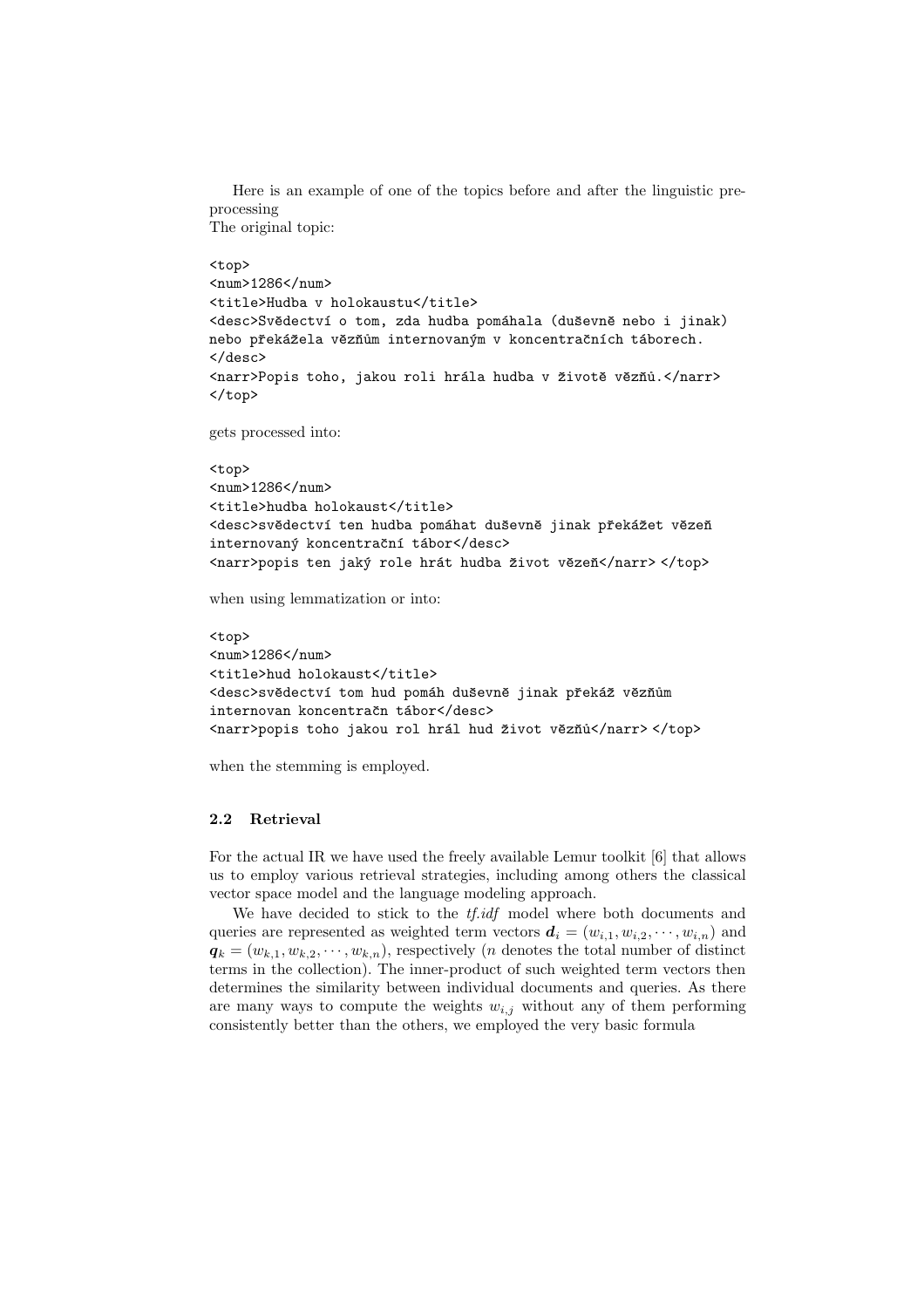$$
w_{i,j} = tf_{i,j} \cdot \log \frac{d}{df_j} \tag{1}
$$

where  $tf_{i,j}$  denotes the number of occurrences of the term  $t_j$  in the document  $d_i$  (term frequency),  $d$  is the total number of documents in the collection and finally  $df_i$  denotes the number of documents that contain  $t_i$ . We have not used any document length normalization as the length of the "documents" in the Quickstart collection is approximately uniform.

In order to boost the performance, we also used the simplified version of the blind relevance feedback implemented in Lemur [7]. The original Rocchio's algorithm is defined by the formula

$$
\boldsymbol{q}_{new} = \boldsymbol{q}_{old} + \alpha \cdot \boldsymbol{d}_{R} - \beta \cdot \boldsymbol{d}_{\bar{R}} \tag{2}
$$

where R and  $\overline{R}$  denote the set of relevant and non-relevant documents, respectively, and  $d_R$  and  $d_{\bar{R}}$  denote the corresponding centroid vectors of those sets. In other words, the basic idea behind this algorithm is to move the query vector closer to the relevant documents and away from the non-relevant ones. In the case of blind feedback, the top  $M$  documents from the first-pass run are simply treated as if they were relevant. The Lemur modification of this algorithm sets the  $\beta = 0$  and keeps only the K top-weighted terms in  $d_R$ .

## 3 Experimental Evaluation

As we already mentioned in the Introduction, all the experiments were carried out on the Czech Quickstart collection, using only the Czech version of the queries. There are 115 queries defined for searching in the Czech test collection. However, only 29 of them were manually evaluated by the assessors and used to generate the qrel files.

## 3.1 Evaluated Runs

Table 1 summarizes the results for the runs that we consider to be important. The mean Generalized Average Precision (mGAP) is used as the evaluation metric — the details about this measure can be found in  $[8]$ . The table contains two main horizontal sections — the upper one contains the results achieved when using only <title> and <desc> fields of the topics as queries (TD), the lower one then the results with all <title>, <desc> and <narr> fields used (TDN). Inside each of these sections, the runs are further divided according to the type of the performed linguistic processing — both the queries and the collection were always stoplisted and either left in the original word forms (w) or stemmed (s) or lemmatized (l). Finally, the vertical division denotes the fields from the collection that were indexed for the corresponding runs — <CZECHMANUKEYWORD> (mk), <ASRTEXT> (asr), <CZECHAUTOKEYWORD> (ak) and their combinations. The runs typeset in boldface are the ones that were submitted for the official CLEF scoring.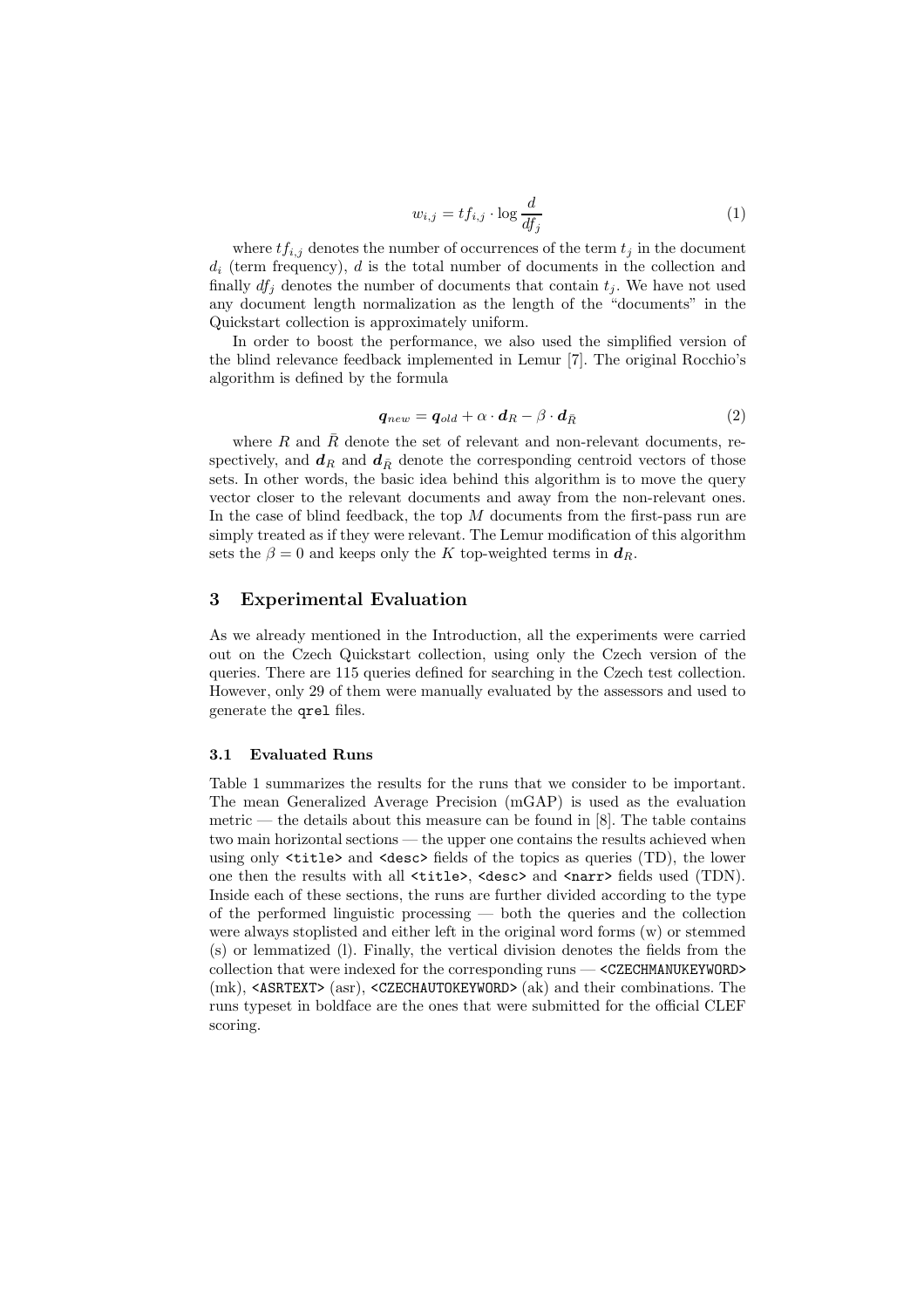|            |   | mk     | asr    | ak     | mk.asr | asr.ak | mk.asr.ak |
|------------|---|--------|--------|--------|--------|--------|-----------|
| <b>TD</b>  | W | 0.0026 | 0.0271 | 0.0022 | 0.0270 | 0.0240 | 0.0247    |
|            | s | 0.0030 | 0.0438 | 0.0024 | 0.0441 | 0.0405 | 0.0401    |
|            |   | 0.0026 | 0.0435 | 0.0024 | 0.0416 | 0.0402 | 0.0377    |
| <b>TDN</b> | W | 0.0025 | 0.0256 | 0.0018 | 0.0266 | 0.0241 | 0.0242    |
|            | S | 0.0029 | 0.0494 | 0.0022 | 0.0488 | 0.0447 | 0.0456    |
|            |   | 0.0024 | 0.0506 | 0.0023 | 0.0518 | 0.0467 | 0.0456    |

Table 1. Mean GAP of the individual runs - bold runs were submitted for official scoring.

#### 3.2 Analysis of the Results

First, we cannot resist to mention that all our submitted runs significantly outperformed the runs of the other two Czech sub-track participants. The reason of this is quite simple and readily apparent from the table of results — as far as we know, we were the only team that used Czech lemmatization and/or stemming and the table shows that either one of these operations boosts the IR performance almost by a factor of two (that is, at least in the columns where the asr field is indexed).

What the experiments did not help to resolve is whether to use stemming or lemmatization in the preprocessing stage — both methods yielded comparable results. On the other hand, the results show that both the manual and the automatic keyword fields are virtually useless for the retrieval — they perform poorly when indexed alone and do not bring any noticeable improvement when added to the asr field. Further investigation revealed that the scripts that were used for the creation of the Quickstart collection contain systematic error that caused manual keywords to be assigned to the wrong segments. Manual examination of a sample of the automatically assigned English thesaurus terms indicates that the automatic keyword assignment is not overly accurate either. Therefore both the manual and the automatic keywords most probably bring more noise than useful information to the IR system.

We have also performed a couple of experiments in order to investigate the effect of the stop-word removal (not shown). We have found out that removing the stop words on the basis of morphological tags did not help the IR performance in comparison with working with the "non-stopped" collection and queries. On the other hand, it substantially reduced the size of the index files.

#### 3.3 Tips for Future Improvement

First of all, let us point out again that the segments in the Quickstart collections are not well-formed "documents", especially in the sense that they are not, in most cases, topically coherent. Thus a more sophisticated way of collection segmentation might be useful. Moreover, the quality of the ASR transcriptions is rather poor — around 35% WER in general but even more for the named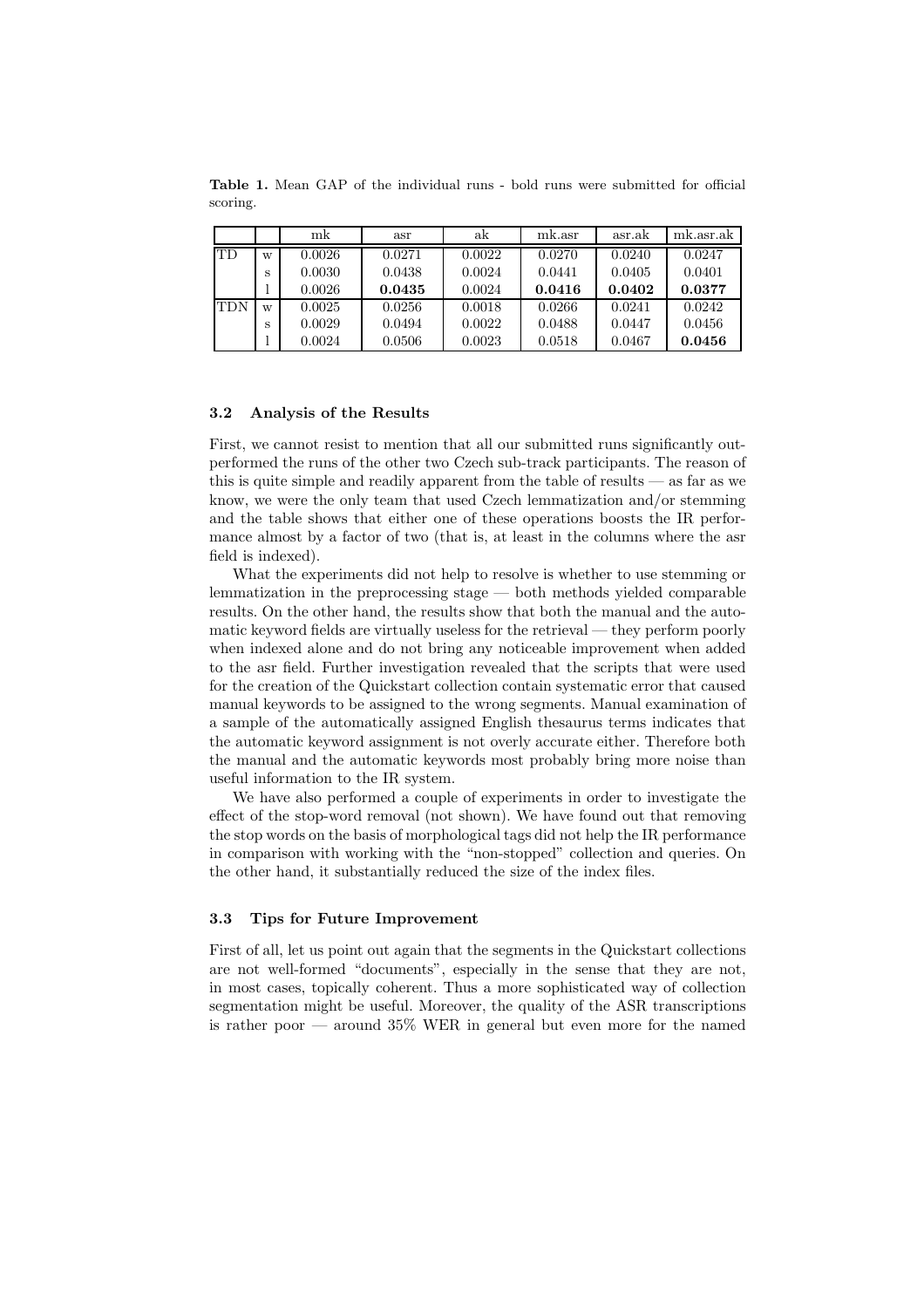entities (NEs) which are extremely important for searching. The application of the specially designed language model focused on a more accurate transcription of NEs could partially alleviate this problem [9]. Finally, there appears to be a non-negligible vocabulary mismatch between the topics and the collection or even between the different fields in the collection. For example, just looking at the first two topics that were evaluated by the assessors we have discovered that in topic 1181 the name of the infamous concentration camp "Auschwitz" was kept untranslated in the topics but it was translated into its Czech form ("Osvětim") in the <CZECHMANUKEYWORD> and <CZECHAUTOKEYWORD> fields,  $1$  the word "Sonderkommando" was written with double "m" in the topics and in the <ASRTEXT> field and with single "m" in the keyword fields. A coherent treatment of such different variants is therefore desirable.

# 4 Conclusion

The Czech CL-SR track presents a first attempt to create and test the collection of the Czech spontaneous speech. As such, it suffered some initial difficulties that were for the most part identified by the end of the actual CLEF workshop and just recently fixed. As a result, we are currently at the performance level comparable with the English part of the track but the lack of time prevented us from doing even more detailed result analysis (especially significance testing). Nevertheless, we are already in a good position for the next year's campaign where the current evaluation set of topics will most probably serve as a training data.

## References

- 1. Inkpen, D., Alzghool, M., Islam, A.: Using various indexing schemes and multiple translations in the CL-SR task at CLEF 2005. In Peters, C., Gey, F., Gonzalo, J., Mueller, H., Jones, G., Kluck, M., Magnini, B., de Rijke, M., eds.: Accessing Multilingual Information Repositories - 6th Workshop of the Cross-Language Evaluation Forum, CLEF 2005. Volume 4022 of Lecture Notes in Computer Science., Vienna, Austria (2006) 760–768
- 2. Oard, D., Wang, J., Jones, G., White, R., Pecina, P., Soergel, D., Huang, X., Shafran, I.: Overview of the CLEF-2006 Cross-Language Speech Retrieval Track. In Peters, C., Clough, P., Gey, F., Karlgren, J., Magnini, B., Oard, D., de Rijke, M., Stempfhuber, M., eds.: Evaluation of Multilingual and Multi-modal Information Retrieval - 7th Workshop of the Cross-Language Evaluation Forum, CLEF 2006. Lecture Notes in Computer Science, Alicante, Spain (2007)
- 3. Hajič, J.: Disambiguation of Rich Inflection. (Computational Morphology of Czech). Karolinum, Prague (2004)

<sup>&</sup>lt;sup>1</sup> Note that neither one of those variants is the original name of the Polish town in  $q$ uestion  $-$  "Oświęcim." Consequently, all three forms are routinely used by the Czech speakers and therefore appear in the ASR transcripts.